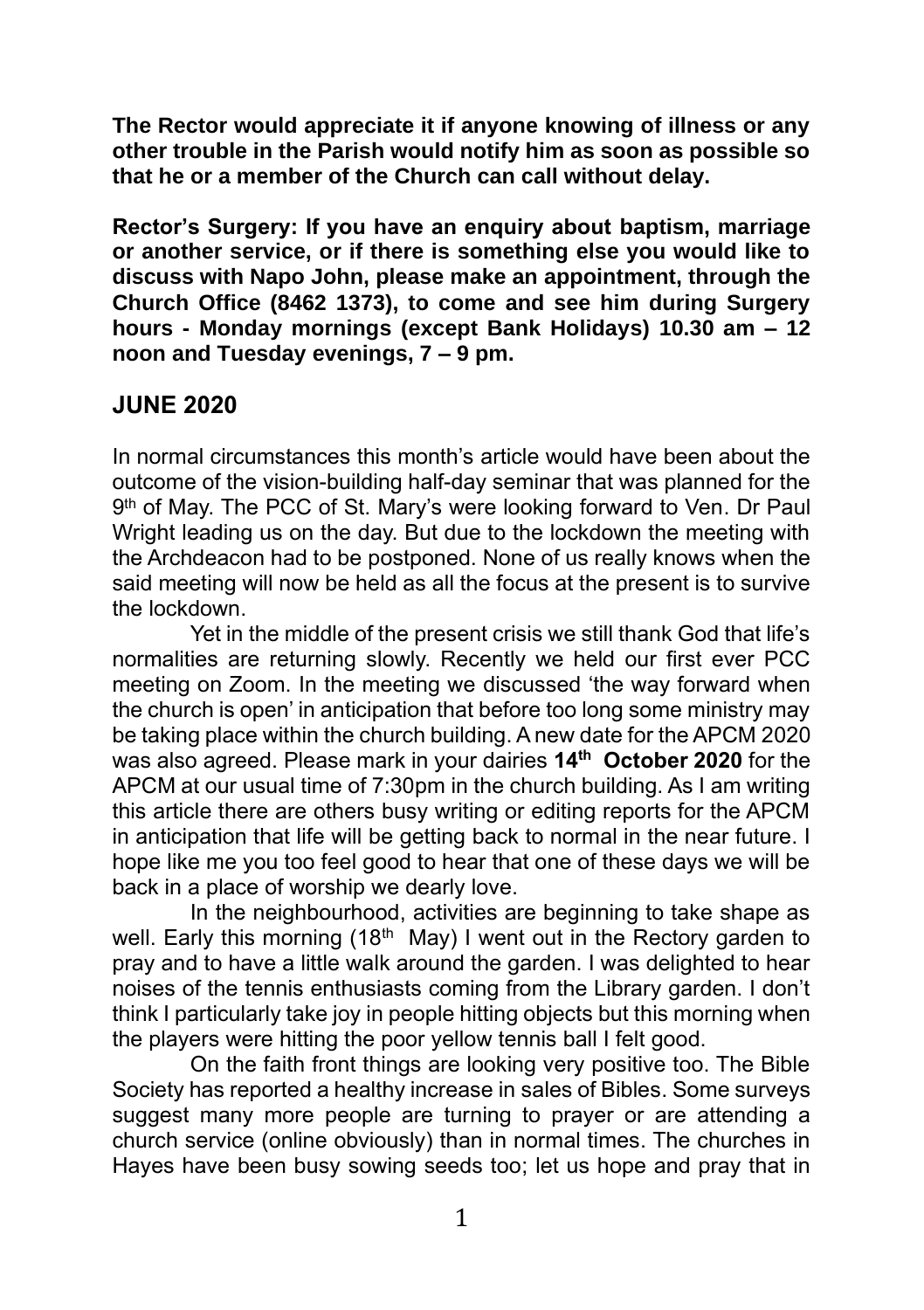due time these may grow and bear fruit.

Many are asking, 'Will life in the church ever be the same?' No one of us on the front line believe the ministry will ever be the same again, at least in the near future. It is in the light of this fact that the Ministry Team is busy thinking, praying, exploring and planning new ways of proclaiming the Gospel of Christ in the days, weeks and months to come. Please continue to pray for wisdom, for understanding, for endurance for us. We do have prayer meetings Monday to Thursday 8:30am; you are welcome to join with others to pray for our church family, for our communities, for our country and for our wonderful world God has given to us.

By now we all know that some children will be returning to their schools in early June. I guess many children will be delighted at the possibility of learning together with their friends and from their favourite teacher/s. But some parents in our community as elsewhere in the country will be anxious to send children back to school. Let us hold our children, their parents or carers as well as their teachers in our prayers.

We also thank God that in the London area the rate of passing on the Covid 19 infection from person to person has come down; at the time of writing this article it is 0.4 which is very encouraging. But let us not forget in our prayers the other parts of our country that are having a bigger battle on their hands to defeat Covid 19. Also praise God that the prospects of developing a vaccine are encouraging.

There is also a buzz in the air that some international travelling may slowly start again, good news indeed for the families who have been living apart for a considerable time without seeing each other due to travel restrictions. These are a few positive developments that indicate life cannot be locked up for ever. This, however, doesn't mean all is well; there remain many challenges within our country, our communities and our church family. The people even in our community continue to be bereaved. May the Lord continue to comfort you if you have lost a loved one in recent days. I guess there are still very many people who live in fear, almost as though on death row. Sorry for the use of such an expression, perhaps here I am talking more about feelings I had at times during the last few weeks. But praise God for the hope we have in Christ Jesus our Lord that nothing in life and nothing in eternity can separate us from the Love of God that is in Christ Jesus. May the God of all hopefulness give each one of us grace to live trusting in God's goodness.

Always yours in Christ

### **Napo**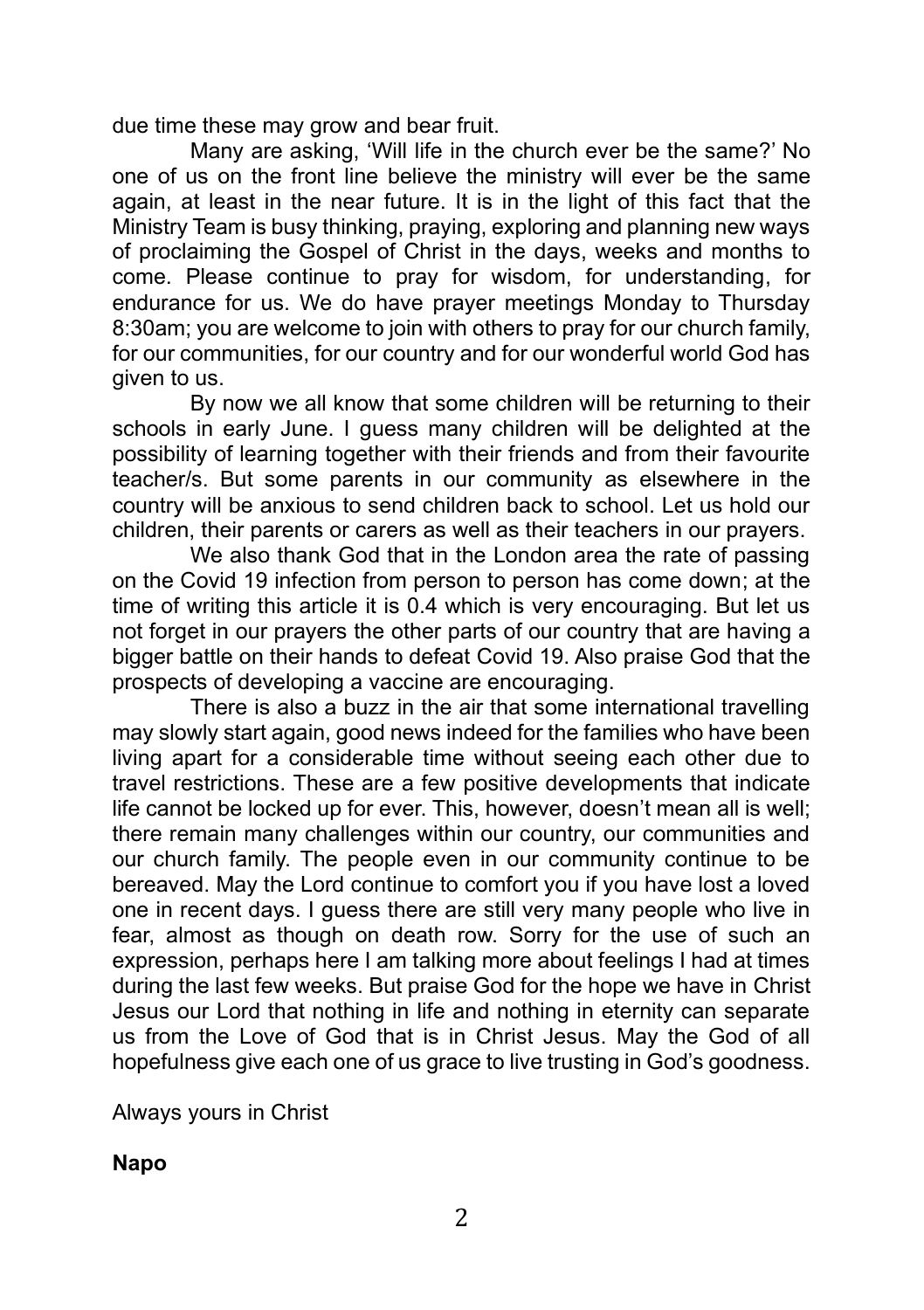# **COVID-19 AND THE CHURCH'S FINANCES A MESSAGE FROM THE HONORARY TREASURER**

Whilst there are without doubt more important things to be concerned about in these extraordinary times, it would be remiss of me not to consider and report on the financial implications for the Church. With this in mind I have undertaken some "what if" analysis: this was initially circulated to the Finance Committee at the end of March and then to the full PCC at its recent "Zoom" meeting. It was felt at the latter meeting that communication to the congregation as a whole is important, something that I am very happy to undertake - hence this note.

For the Church I have examined the impact on the 2020 finances as a whole based on a six-month closure from April to September inclusive. The overall impact is a downside of c£14,000 based on a projected fall in income of c£18.5k, mitigated by cost savings of c£4.5k. Before I touch base on some of the detail it is important to stress that there are, as I am sure you will appreciate, a number of variables and estimates involved - one of the key ones of course is how long the Church is "closed" for.

Income is expected to be affected across all areas i.e. Loose Plate, Fees, Pledged Giving and Donations. Loose Plate amounts to about £7.5k per annum whilst we are forecasting that our Fees from funerals, weddings and such like will be down by c£3.5k. Donations (for instance, via the orange envelopes) will also be impacted, whilst we are also expecting that our Pledged Giving (and associated Gift Aid) will not be exempt - a worst case scenario could see a fall of some £8k (including Gift Aid) here.

We are of course hoping that the any fall in Pledged Giving will be much smaller than this and we are very grateful that the initial view is that levels are holding up, with only a modest fall seen thus far this year (mostly due to non-COVID reasons). Obviously the majority of Pledged Giving is done through standing orders (85% in 2019) which helps enormously but I would invite anyone who still gives via envelopes to consider if this would be a good time to switch to a standing order. Please contact me if it is - it is a very simple process and I would be happy to assist anyone.

It is difficult to "switch off" much of the Church's expenditure base - for example the Church Office costs are mostly still there even though matters are being done remotely, whilst things such as insurance and fire safety must stay in place. We also wish to maintain our existing charity commitments "as is". Our biggest cost is the c£68k payment we make to the Diocese each year to cover the costs of our Incumbent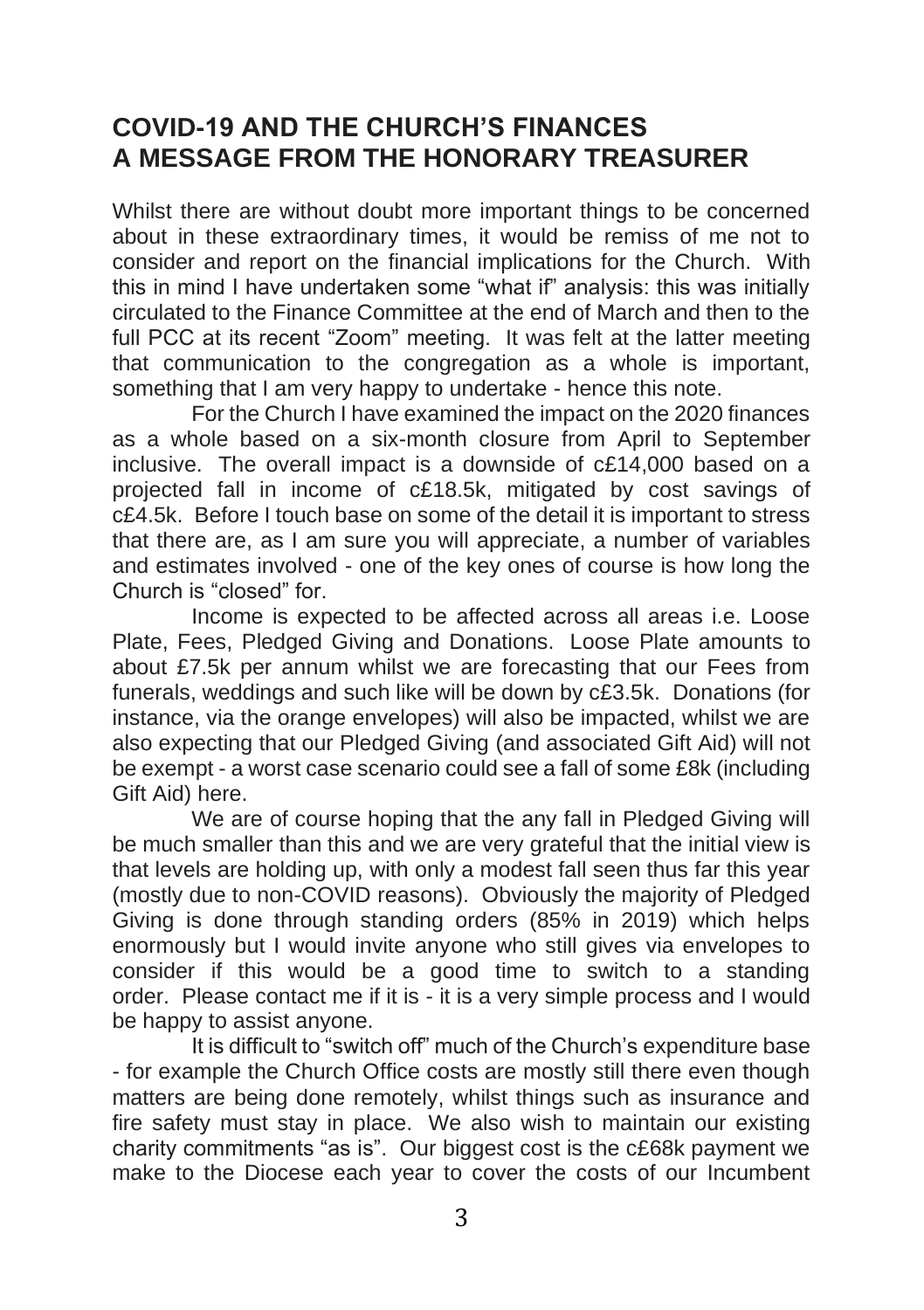(£50k, including all on-costs and housing) and contributions to things such as the Diocesan Office costs, the training of curates and support to some of the less well-off parishes in the Diocese. The Finance Committee, supported by the PCC, have concluded that to reduce this Diocesan payment would not be the right thing to do, especially given our significant reserves.

I do hope that based on a six-month closure, it will be possible to limit the downside to a figure significantly below the £14k mentioned above, However it is clear that if the Church has to remain closed for longer than 6 months, then this figure could well rise.

Once again we are very grateful that existing pledges continued to be honoured and I would encourage anyone who has been unable to "give" in their usual way (be it loose plate, envelopes or whatever) to please be in touch with me in order that we can make some suitable arrangements. Donations are also always welcome - especially as the Church, even in normal times, runs at a loss on a day-to-day basis. Please feel free again to contact me if you wish to discuss this, or indeed anything else.

I will now touch briefly on two other important financial aspects of Church life, namely (1) operations at the OCS and (2) the Church Pre-School. The OCS building has been in "lockdown" since the Government announcement and all usage has ceased. We have again done some modelling on the basis this time of not being able to open again until September. Loss of hiring income for this period will amount to c£20k but we are anticipating savings of c£5k, leaving a net "loss" of some £15k. The OCS however does normally make (post the annual "grant" to the Church) a reasonable surplus each year and has built up reserves in recent years. As such this loss of net income can be satisfactorily absorbed, as a one-off, by these reserves. However, matters will need to be looked at afresh if the closure is prolonged.

Turning to the Church Pre-School the current closure is not having a major impact as central funding for three and four year olds from the Government is continuing - this funding accounts for about 73% of all the Pre-School's income. There has been a lot of "noise" in the media about how nurseries and pre-schools are suffering but it should be noted that our favourable position is heavily influenced by the fact that the average funding percentage across the country is much lower at below 40%. In line with the latest Government announcements the Pre-School is looking very carefully at both "if" and "when" they will be able to reopen. That though is not a matter for a finance update!

I appreciate that this article is rather lengthy, for which I apologise. I do feel though that it is important to fully communicate with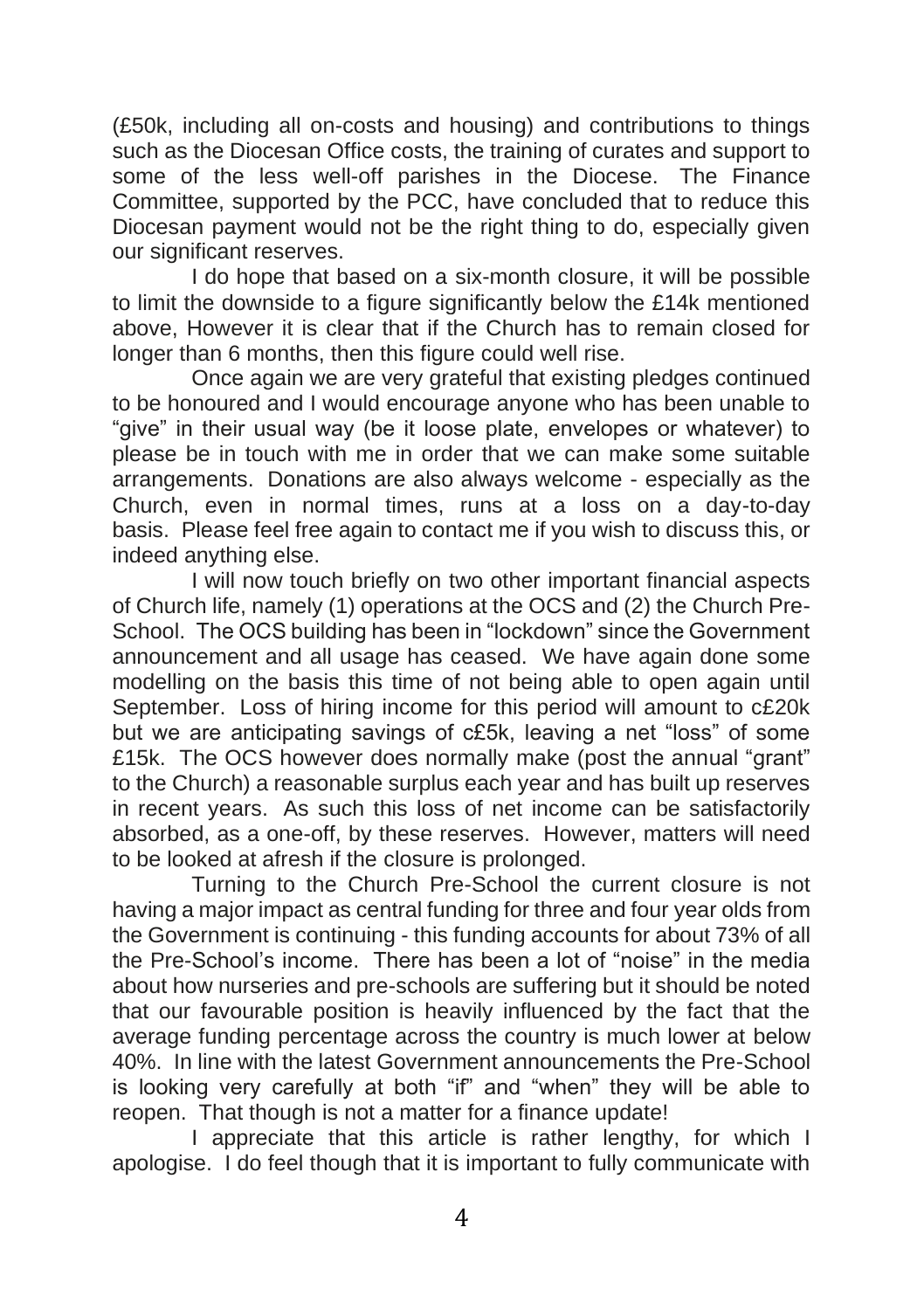people in an open manner and I stand ready and willing to answer any questions or concerns people may have.

One final note is that notwithstanding the postponement of our Church AGM until later in the year, the annual report and accounts should be finalised and available very shortly. Once available they will be posted on the Church's website for all to view.

Best wishes and keep safe

**Richard Truelove Honorary Treasurer 020-8462-1575 [richard.truelove@btinternet.com](mailto:richard.truelove@btinternet.com)**





Looking back over the past 9 weeks of lockdown I begin to wonder where the time has gone. At the beginning I was full of all the small jobs that intended to do, and now on reflection I wonder where the time has gone as so many of the small

jobs still need to be tackled! I think one thing is true, having spoken to so many of you this past

week, we have used the time to enrich our gardens, clearing borders

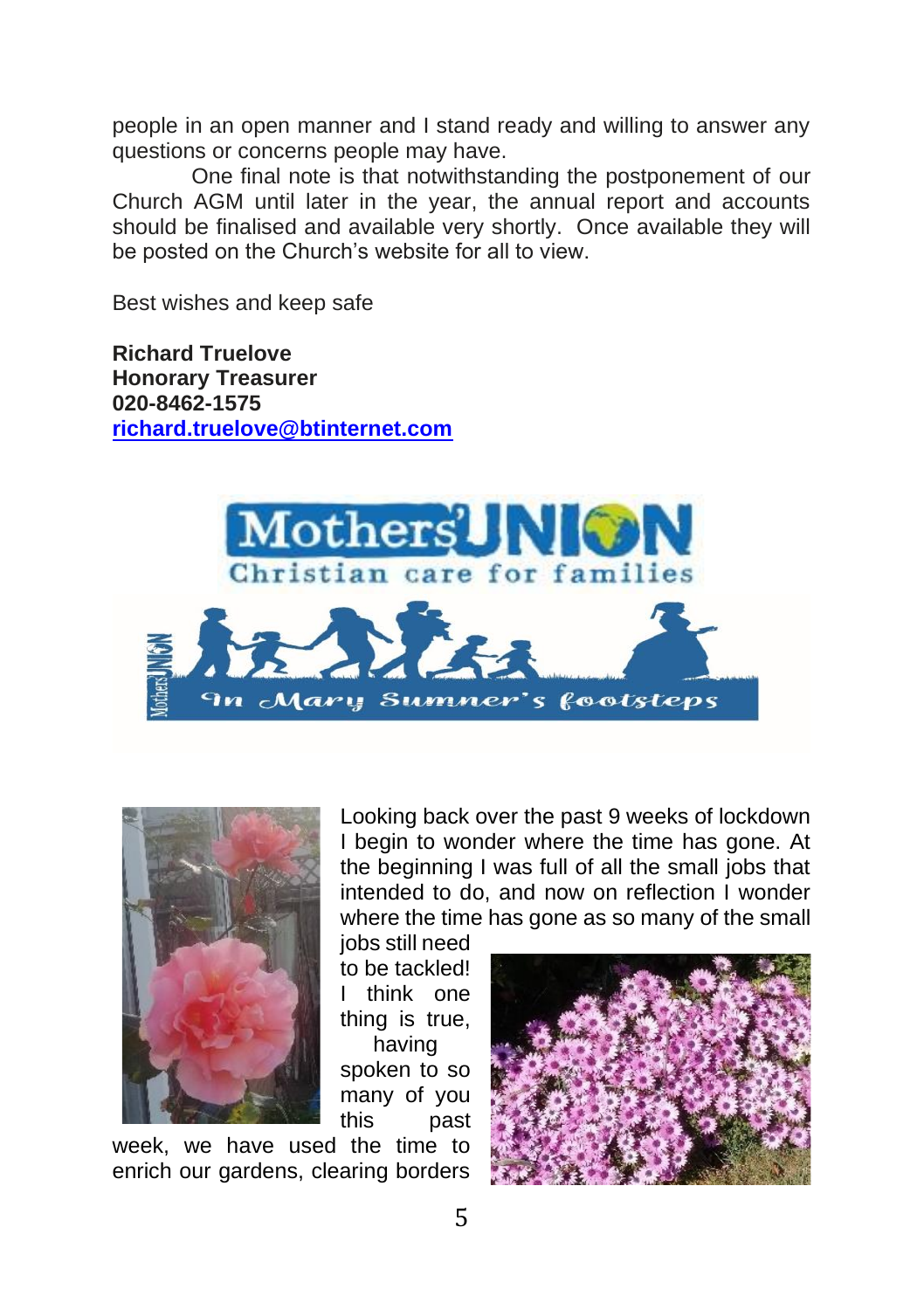and planting new shrubs. As we spend more time working and sitting in our gardens, we realise how lucky we are to have all God's wonderful nature around us. Many of you spoke of your enjoyment and appreciation of God's observing a woodpecker's nest on their daily walk. Another member has achieved her much wanted herb



garden on her patio. Many have taken the opportunity to



tidy up and plant out their gardens. We are so lucky to be able to relax outside listening to the bird songs. Some members have made use of all the extra time by reading, reading the Bible, doing

crosswords and keeping in touch by phone.

This last month, May, there was 'Thy Kingdom Come', a prayer movement, inviting Christians around the world to pray between Ascension and Pentecost for more people to come to know Jesus. I listened to Archbishop Dr John Sentamu talking on our Ascension Sunday service who talked about praying for just five people to come to Christ. The Mothers' Union Thy Kingdom Come 2020 service was streamed across the world. The speaker this year was our new Central **Mothers**' **Union Chaplain**, who is the Bishop of Penrith, the Rt Revd Emma Ineson. Here is a transcript of her sermon.

*Thank you so much for watching this online service, and wherever you are in the world I'd like to say "thank you" for tuning in.* 

*"You are the light of the world" says Jesus to each one of us. And that's amazing, that he says you are the light of the world because that's how he always describes himself – "I am the light of the world" he says in John 8 v 12.* 

*And so, what Jesus is telling us is that we should be nothing other than him. Representing him in the world around us. His hands, his feet, his heart, his love, his care. "Be me for the world" says Jesus.* 

*We are living in what will be seen and encountered by many as dark days as the world continues to reel from the influence of the COVID-19 pandemic. But into that darkness shines the light of Jesus' words to us, words that are picked up by St Paul in his letter to the Ephesians; "I pray that your hearts will be flooded with light, so you can understand the*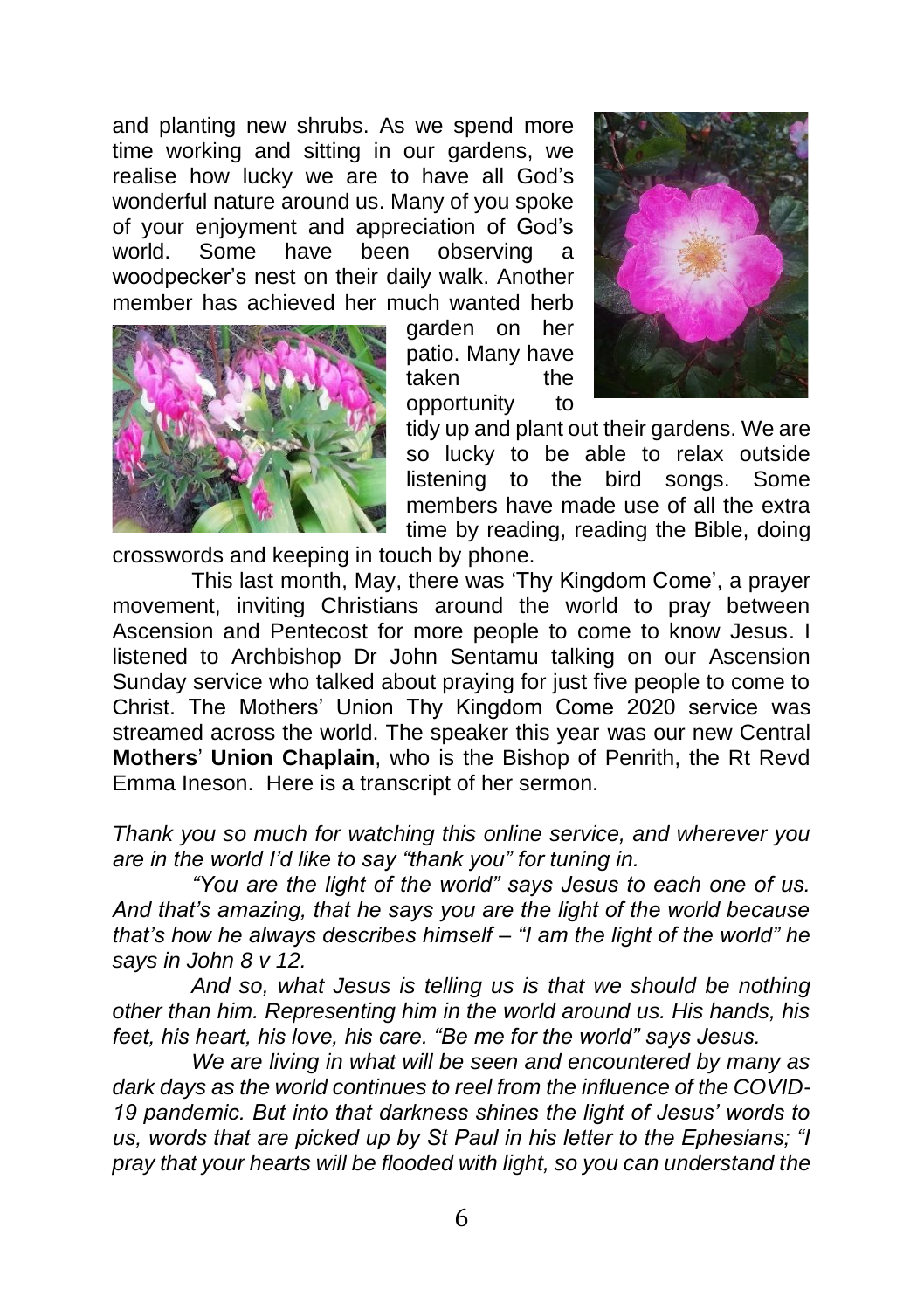*confident hope that He has given to those who He has called. His holy people, those who are his rich and glorious inheritance".* 

*So, what is it about light that we can be inspired and encouraged by in these dark days, as God's church for God's world?*

*Well firstly, that light is visible. Apparently, you can see a single candle flame from 30 miles away on a dark night. We're meant to be shining with visible light. No one lights a light and then hides it under a*  basket! A city on a hill cannot be easily hidden. And we are to make the *light of God visible in the world around us.* 

*And I've seen that happening in so many ways in recent days, especially by members of the Mothers' Union. I've seen Mothers' Union members distributing face masks, some of them made in really lovely Mothers' Union fabric. I've seen them providing food, sewing scrubs for frontline workers, knitting hearts to comfort those who have been bereaved. Doing what Mothers' Union members just know what to do best – just staying in touch with one another, whether it be by phone or online. Praying from our homes for the light of Christ to break through the darkness.* 

*God has not retreated, and his church has been shining in new ways in these days. And so, to all of you from myself as central chaplain I would really like to say a really big thank you for all that you have done in large and small ways to make the light of Christ visible at this time.* 

*Secondly, there's that idea that light is attractive. It's not only moths that are attracted to light. All of us, I think, share that sense of warmth and well-being when we see that lights have been turned on and we see lights glowing – whether it's a beautiful sunset, a lovely candle, a set of beautiful fairy lights.*

*And in the same way when Jesus says to us that we are to be the light of the world, he's saying that there should be something about our Christian faith that is not only noticeable but is also warm and welcoming. Jesus explains "let your light shine before others, so that they may see your good works and glorify your father in heaven". And when it says good works there, he's not just talking about being morally good or doing the right thing (although of course we should be good people and do the right thing! I wouldn't imagine anything other than that of members of the Mothers' Union)! But he's also talking about our works being beautiful and appealing. And the point I think Jesus wants to stress here is that if you and I truly live out our Christian faith in the world around us it will be absolutely gorgeous and people will want to worship God as a result. People will see us as individuals and as a Church community, as a Mothers' Union organisation, and think "you know I'm really glad*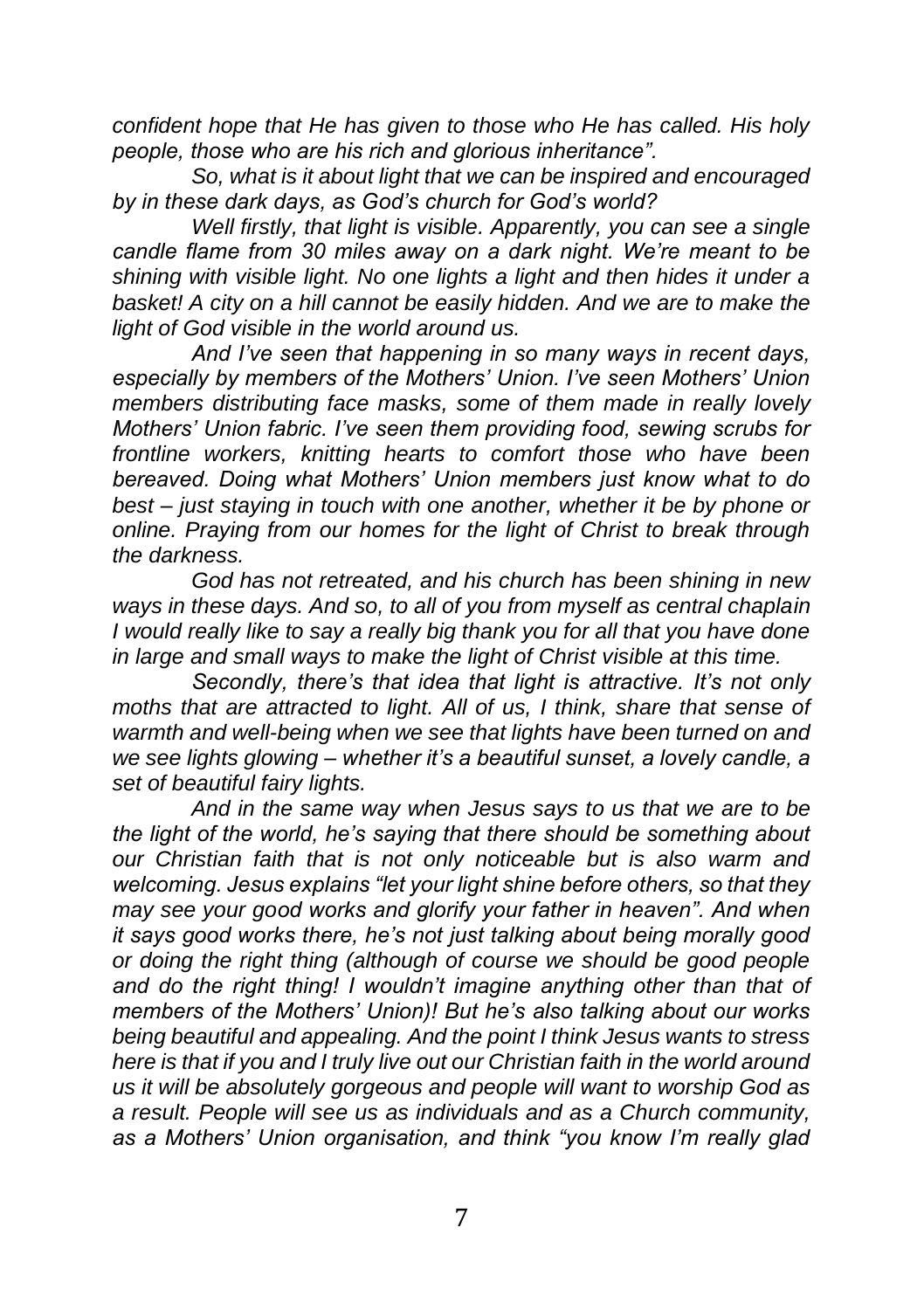*that these Christians are in the world, thank goodness that they exist". Literally giving glory to God in heaven.* 

*And that's not often the view of the Church that gets reported in the media but Jesus is saying here that if we are living out our faith in the world, shining his light, that will make others want to join in. So, light should be seen, and light should be attractive.* 

*Of course, light is most effective when it is shining in the dark. And Jesus asks us to go to the places where we know there is dark and to shine with his light there. Jesus calls his followers, you and me, to take the light of him, Jesus, wherever there is darkness.* 

*I wonder where there might be for you?* 

*Maybe you know people who are in a dark place at the moment personally? Perhaps people suffering from mental health issues and depression? Why not give them a phone call or send them a card or make contact with them and take the light of Jesus with you.* 

*Maybe you know of darkness in your local community? Find out what you can do to bring light and pray. The whole point of Thy Kingdom Come is that we can be praying. Praying for those who don't yet know the light of Christ in their lives. Praying that their eyes may be opened, that the darkness may be lifted and they may see Jesus for who he really is.* 

*And that's something we can do whatever lockdown confinement we might be facing.* 

*Jesus' promise to us is simple; "if you follow me, you won't have to walk in darkness". So today, as Mothers' Union members the world over, let us be encouraged to be lights in the world by Jesus who is the light of the world.* 

#### *Jesus Christ who is the light of the world, help us to be lights who are visible, attractive and shining in the dark places. Uncover the radiance that is within us O God to shine the truth of your love and your light wherever we go. Amen.*

Thank you again to Napo, Becky, Brenda and the rest of the team who are working so hard during 'lockdown' to make the church services accessible to us all. We won't be meeting in June, but please keep in contact with each other and myself by phone, and keep safe.

God bless

### **Avril Ashford**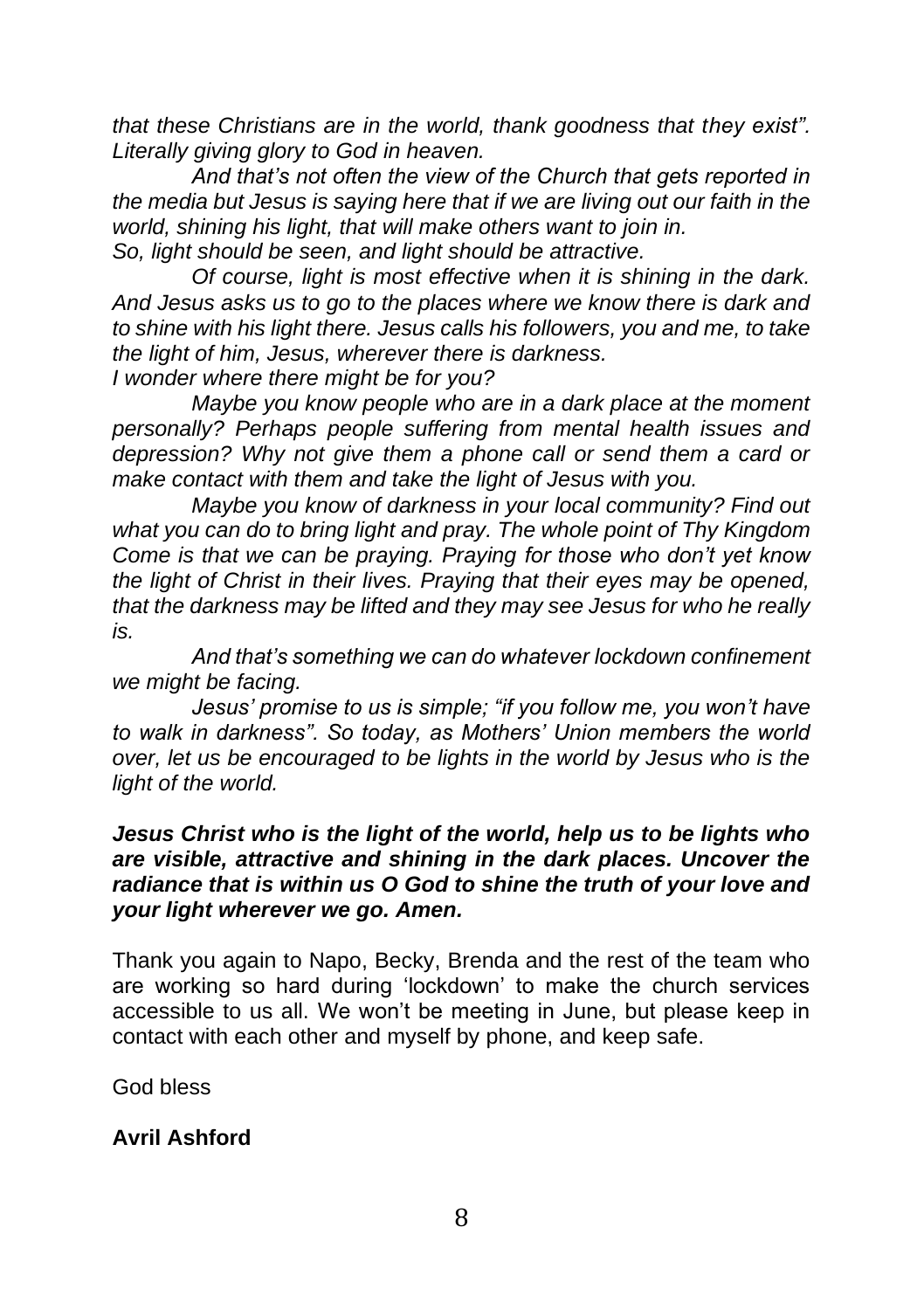# **ST. MARY'S CHURCH DIARY JUNE 2020**

As you will be aware, no public gatherings including Public Worship or Events will be allowed to take place in any Church of England churches including St Mary the Virgin, Hayes until further notice.

## **Sunday June 7th**

**8am** Holy Communion Service via Zoom A Message uploaded to Facebook and YouTube **6.30pm** Holy Communion Service via Zoom

## **Sunday June 14th**

**8am** Holy Communion Service via Zoom **10.30am** Holy Communion "Pre-recorded as Live" Service on YouTube A Message uploaded to Facebook and YouTube

## **Sunday June 21st**

**8am** Holy Communion Service via Zoom A Message uploaded to Facebook and YouTube

### **Sunday June 28th**

**8am** Holy Communion Service via Zoom **10.30am** Morning Praise "Pre-recorded as Live" Service on YouTube A Message uploaded to Facebook and YouTube

Follow the link below to the St Mary's YouTube channel where you will find our pre-recorded services.

[https://www.youtube.com/channel/UCo7KNHYfOiKm95VXy](https://www.youtube.com/channel/UCo7KNHYfOiKm95VXyQdFg6g)  $0dFg6g$ 

If you would like to join a Zoom service please email the church office at [info@stmaryshayeskent.co.uk](mailto:info@stmaryshayeskent.co.uk)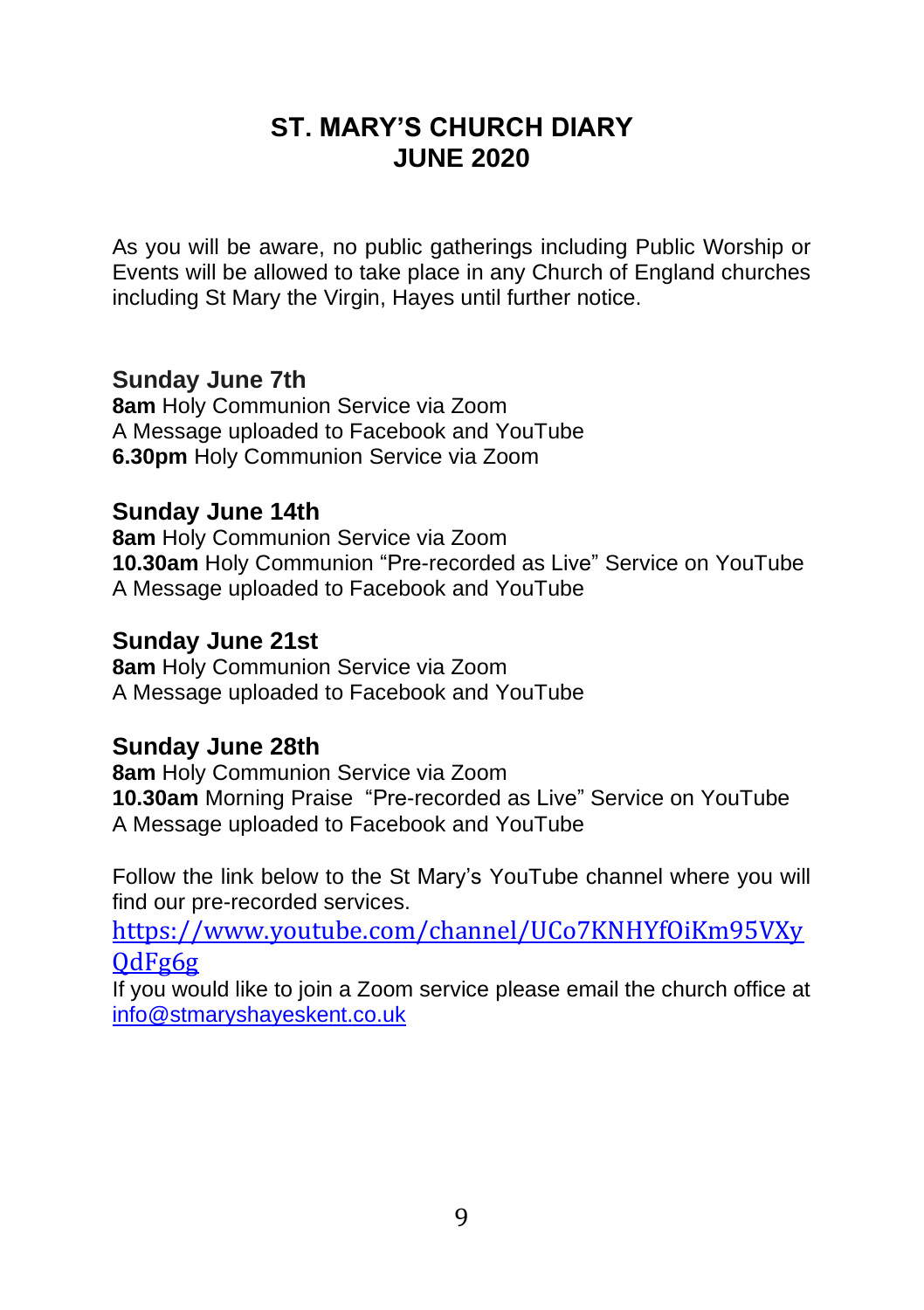# **HAYES MEN'S FELLOWSHIP**

"Back to the Future"? "Paradise Lost"… "Regained"? No, not suggestions for your lock-down viewing or reading and in fact the real title should be apparently "The New Normal" (yet to be written in full!).

Whatever our reality should be now, our members seem to remain locked down in their original category of "Vulnerable". We are obliged to keep safe by isolating and keeping our distance having regard to our age and possible underlying health conditions. We have kept calm and carried on just as in wartime conditions recalled by many.

So no confirmed possibility of resuming our usual programme of:

- Talks in the gathered presence, on average, of 60 or more members within the Old Church Schools which is still in lockdown;
- Outings while venues and hostelries for en route breaks remain closed and coach companies face difficulties in operating safely, or
- Walks given that an integral part is a pub lunch after some 5 miles, all together in convivial fellowship, if the pubs were open and remaining in business.

Therefore, it is with great regret that the committee have taken the difficult decision to cancel the remainder of the activities for this programme year (up to and including the August boat trip) as a result of the latest advice from the Prime Minister on 10 May. These events include our AGM so our plan is to deal with the necessary formal business, such as electing the committee, after the annual service in October - so long as we are able to meet again at that stage. Our committee continues to work hard to put a programme together for the new year despite all the uncertainty about what we will be able to do and when!

We do continue to try to enthuse and entertain our members with special newsletters which feature background on the scheduled activities now postponed, such as "The D-Day Story" which was to be visited in Portsmouth in June, and May's talk on "Seaside Sauce" about the saucy postcard king Donald McGill, illustrated with many examples of his work.

Our plans for resumption will include rebooking of the talks and outings which have had to be cancelled this year. We have made a start by booking Bletchley Park for a visit in October, always assuming the "New Normal" permits such outings by then!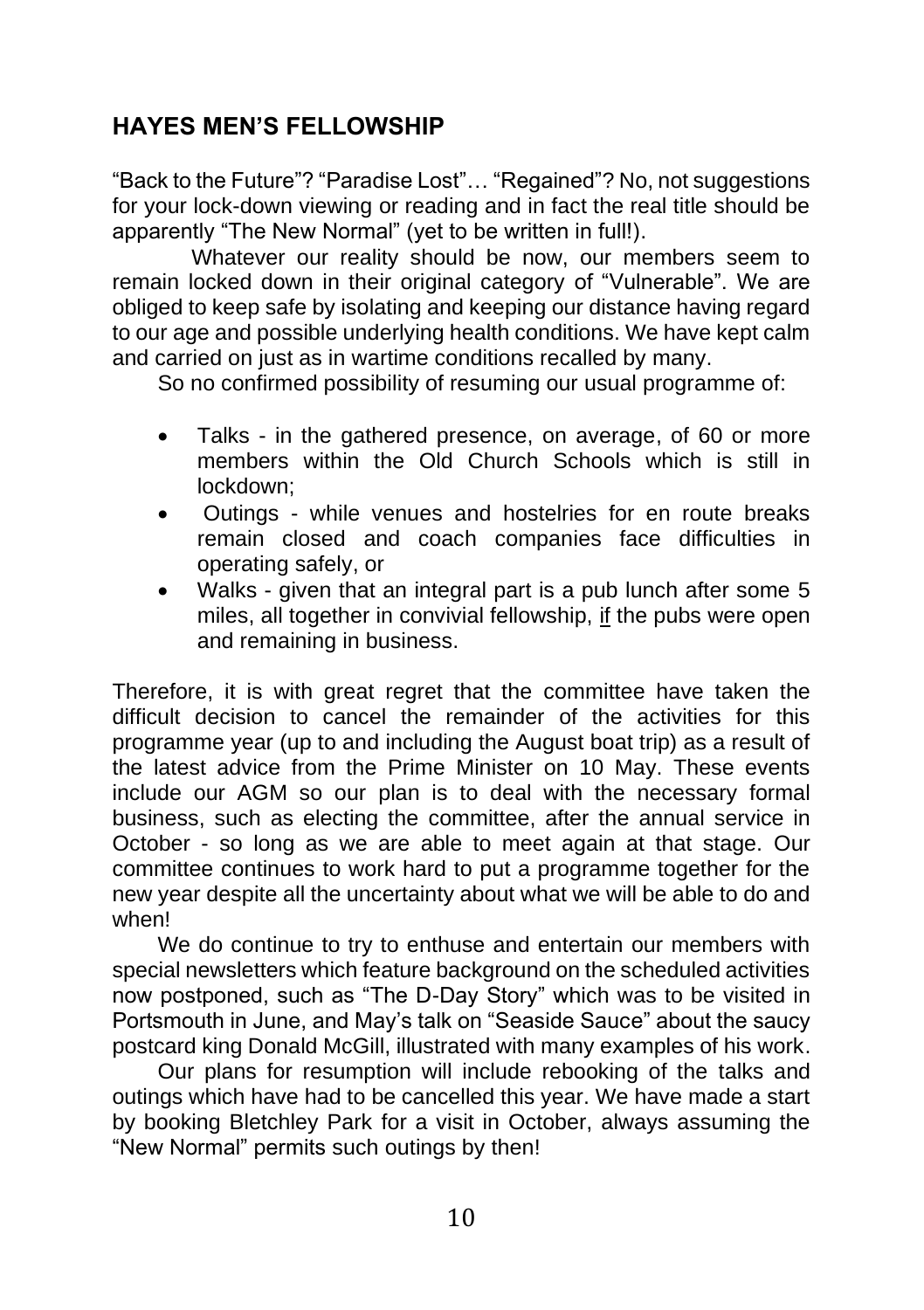



Let us see what hope July brings……. "Brave New World"?

**Allan Evison, Hon. HMF Secretary (Contacts: t- 020 8402 7416; esecretary@hayesmensfellowship.org**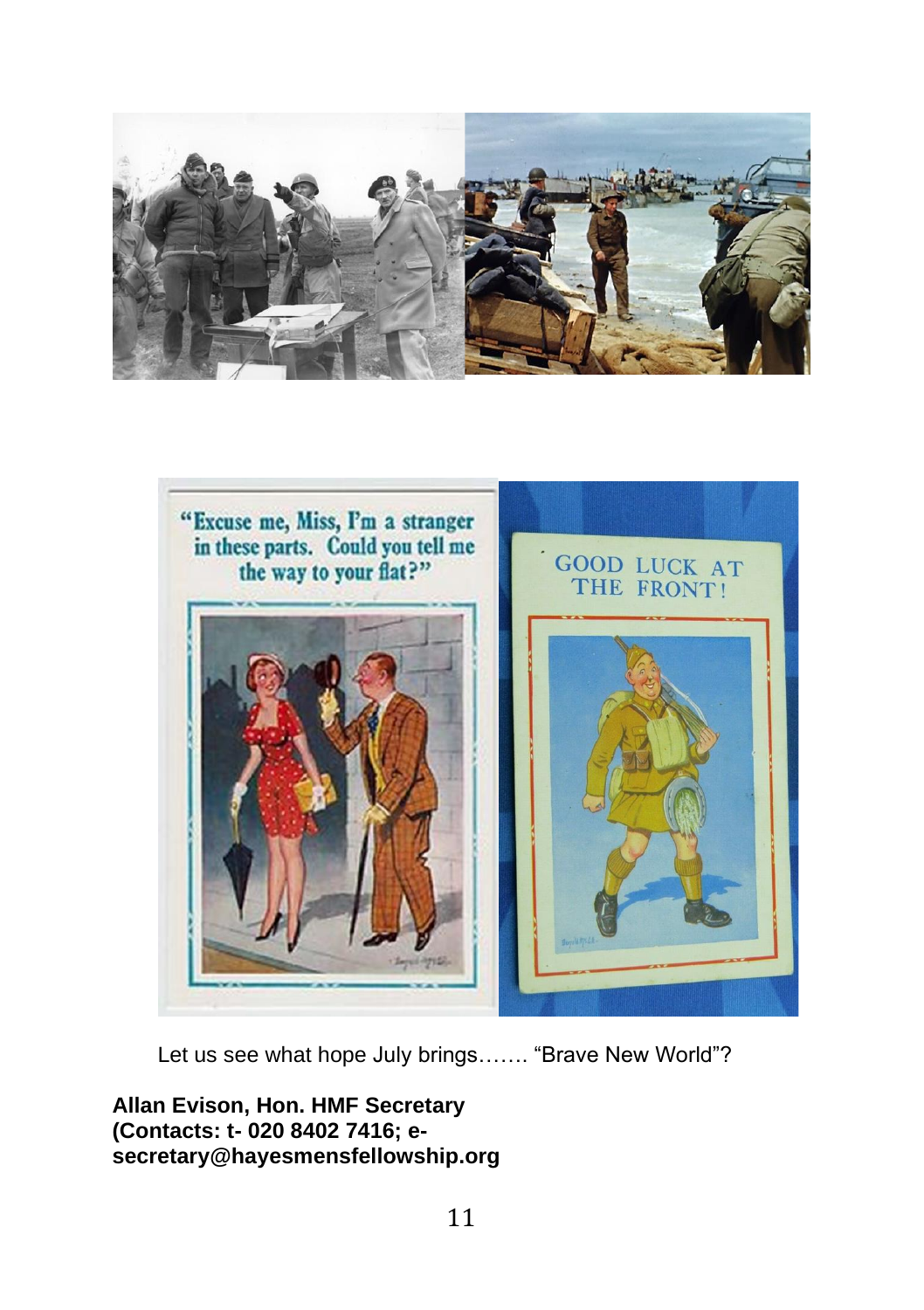## **GOD'S SPARROWS**

Today I have a great sense of sadness. Daily I hear of hundreds dying of Covid-19. On Saturday there were poignant and extensive reflections on those who died in World War 2. A huge loss of life. We say they died for our freedom and gave their lives freely, but maybe not so freely and probably not happily for our freedom, which makes their sacrifice all the more amazing.

I look at our world and wonder what we have done with this freedom delivered to us by so much bloodshed and suffering. The poor seem to get poorer and the rich get richer and some spend time in expensive playgrounds with "celebrities" and have multiple homes around the world. The world's poorest exist and die in slums and makeshift homes with insufficient food, medicine or opportunity - some denied even clean water or sanitation. I am part of this western world which holds most of the world's wealth and I feel ashamed.

I am reminded that Jesus had no home, no money and relied on friends and family for shelter and food. And yet, he built a worldwide 'church' of believers who love him and, although they are human and sometimes fearful, are willing to give their lives for him, should it be asked of them, because they know that he is alive and in their hearts. I also remember Jesus' teachings that God our Father sees every sparrow that falls, that we are of much more value than many sparrows and that even the hairs of our head are numbered! He hears every prayer offered up in faith by believers AND the cries of those who suffer and don't know where to turn or what to do. He is everywhere, all the time and never sleeps and is right beside us always, until the moment our life on earth ends. We cannot understand how great and powerful and compassionate he is. He can hear the cries of everyone on earth all the time, day and night. We should reflect on these things.

So, I may be downhearted today, full of sadness for those who have lost loved ones, snatched away before their time by a virus and by a war which ended in 1945, but we live in a fallen and damaged world with disease, violence and greed, all part of sin, and God's heart aches with the same sorrow. But he has provided the solution to it all through his beloved Son, Jesus Christ, before whom we shall all one day bow in worship with the angels of heaven. Not all of us have much hair (especially men!) but the message of God's care for us is clear from the analogy spoken by Jesus. I must learn to value God's love for me and rest in his constant presence throughout my days while weeping and praying for those who are ill or bereaved or struggling to cope with life. His ways are not our ways and prayer is a mystery, but he is the only one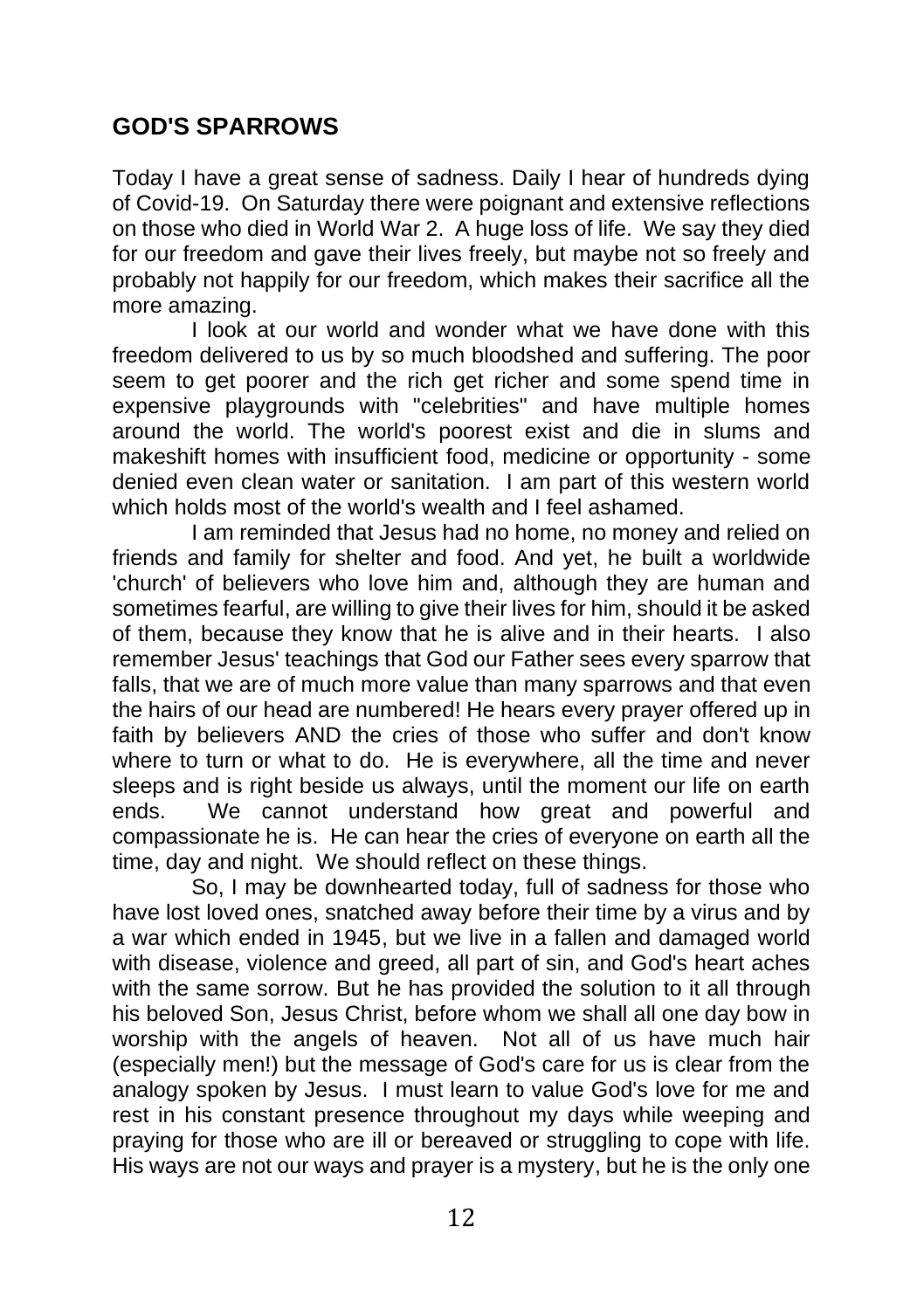who sees what is best for us. Sometimes he heals, sometimes we continue to learn from our suffering and sometimes he takes us out of our suffering to be with him in heaven. Let us trust our God who loves us enough to die for us.

### **David Langford**

## **1 ST HAYES GUIDES GO VIRTUAL**

As with many organisations Girlguiding suspended unit meetings in the middle of March following Government advice. We felt it was important to keep in touch with the guides during this challenging time and also give them an opportunity to see their friends. Having been



inspired by other units meeting online we decided to start catch-up meeting on Zoom. These were initially fortnightly but soon changed to weekly at the quides' request.

We started by doing scavenger hunts round our houses. We looked for items with every colour of the rainbow, items for each letter of 'GUIDES' and also items for each letter of our own name (easier for some than others!). We have run a quiz with the guides contributing rounds to this. We have played bingo and various games including 'Kim's game' and '20 questions'. We also shared some jokes as well as introducing each other to our pets.

The guides (and leaders) also joined in a county-wide sleepover at home for VE Day. The challenge was to sleep somewhere which was not their bed. Some guides made dens to sleep in, others slept on the sofa or the floor. One leader set up her tent and slept in the garden! On that week's catch-up we shared pictures of us in our uniform sitting on our makeshift beds.

It has been lovely to be able to continue guiding and hopefully provide some continuity for the girls. It definitely brightens up my Monday evenings and we continue to look for ideas for future meetings!

#### **Helen Jordan**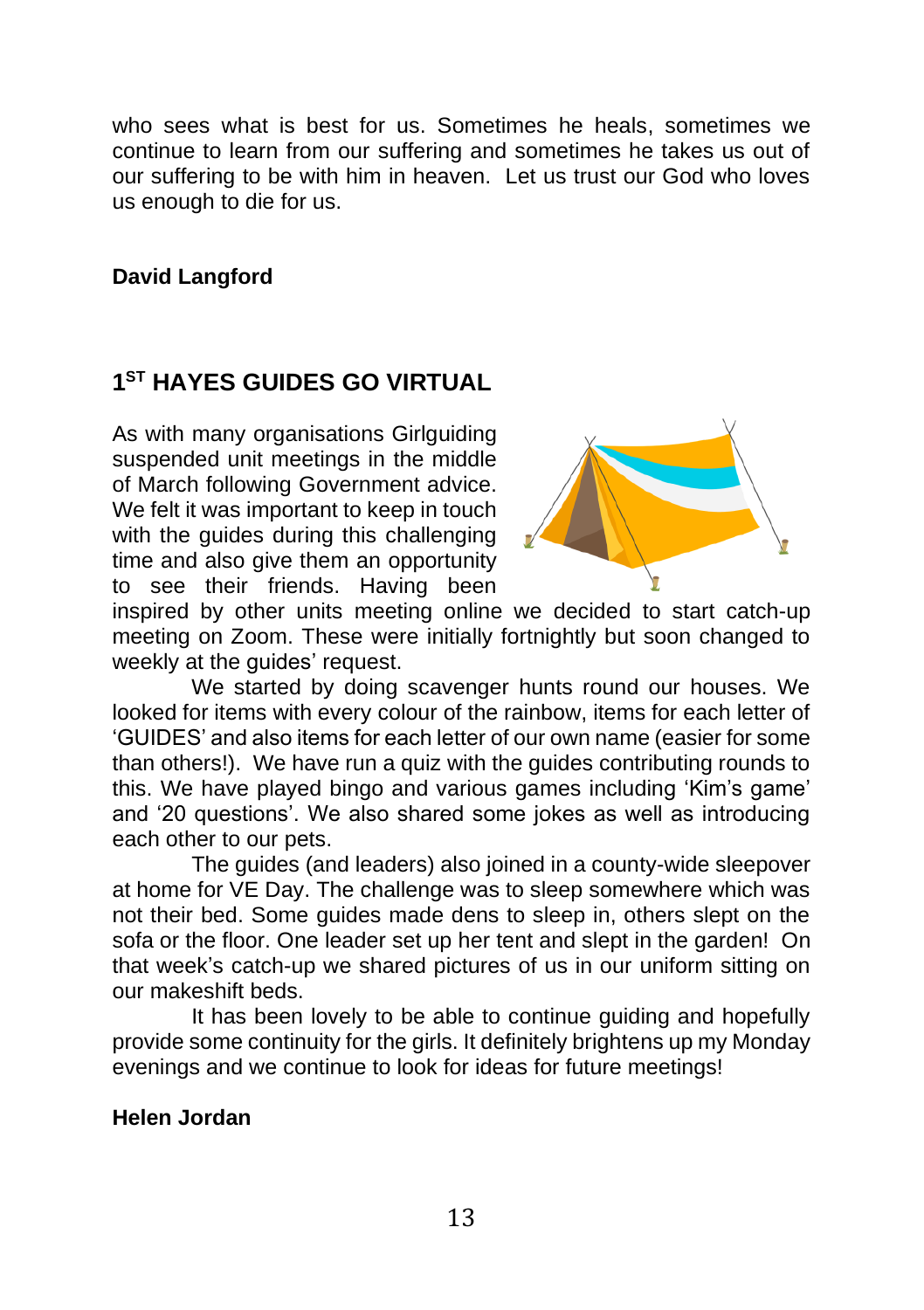## **JOHN GOLDBY 1922-2020**

Bom in June 1922, John grew up in Sidcup with two younger sisters. In every spare moment he played golf, winning many trophies in his lifetime. On leaving school he joined a merchant bank, then in 1941 enlisted in the RAF. He trained as navigator and bomb-aimer, then was an instructor in navigation. He served in Bomber Command and took part in the second of the "1,000 Bombing Raids" on 25 June 1942. That December an engine caught fire on take-off for an operation over Italy causing the aircraft to ditch in the North Sea. The crew were rescued by fishermen. More serious was an attack on John's Halifax by anti-aircraft fire in September 1944. One engine was hit, three petrol tanks were holed and a shell entered the bomb-aimer's compartment, damaging his equipment. "Despite intense physical discomfort and shock (John) continued to direct the Pilot-Captain on to the target (a synthetic oilplant). This determination and skill resulted in a successful attack ... (John) has been a source of inspiration for his section as Bombing-Leader ... ", part of the wording in the citation with the DFC John was awarded. His war was cut short on the night of 6 December 1944 when his aircraft was hit over Germany and broke up. John and three of the seven-man crew survived, parachuted down and were arrested. John was sent to Stalag Luft 1POW Camp, remaining there until 13 May 1945.

Back home John served as an Air Traffic Controller until demobbed in September 1946. He disliked civilian life, first with an airfreight company, then in insurance, so he rejoined the RAF with a permanent commission as a navigator. On 3 June 1953 he marched with the RAF Coastal Command contingent in the Queen's Coronation Parade. He married Jean in October 1955, Richard was born in 1957, and John was appointed Assistant Air Attaché at the British Embassy in Paris, where Vanessa was born in 1961. Retiring from the RAF in May 1962, John joined Shell (UK), and the family settled in Keston, where Michael was born in 1966. At Keston Parish Church John served as sidesman, a member of the PCC and ten years as Church Warden. He retired in 1982, and golf remained his passion. For a spell he was on the committee of the local Conservative Association. He and Jean enjoyed walking their Miniature Schnauzers around the Common, and he was a Neighbourhood Watch Coordinator for many years. He and Jean organised annual appeals for clothing and other goods for the charity Bless the Children (UK), helping deprived children and their families in Romania. In 2010 John broke a hip, then the other in 2015, resulting in his inability to walk, confined to a wheelchair. Latterly his eyesight was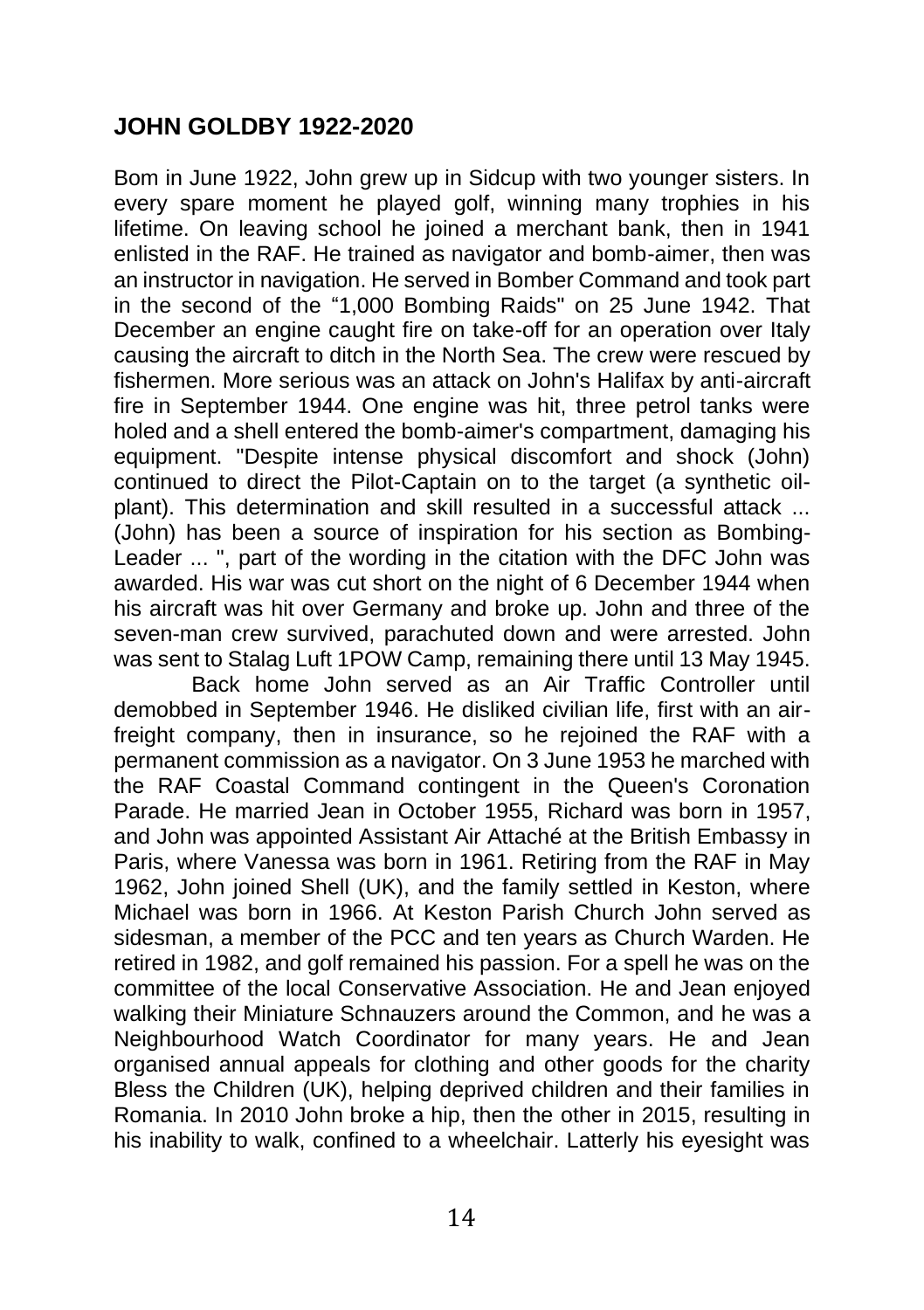failing, but his mind remained keen, and he delighted in his three granddaughters. He would have been 98 this June.

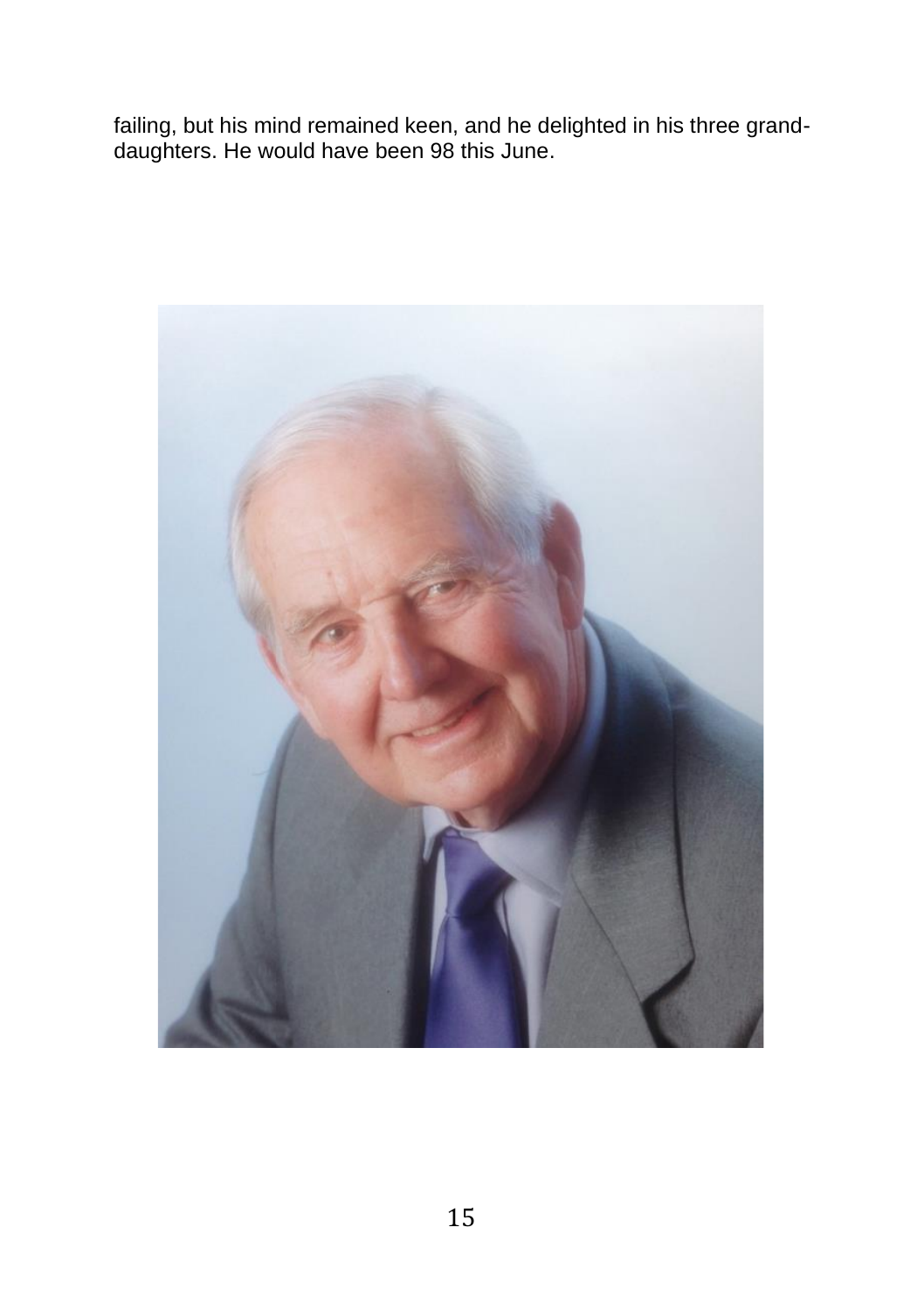# **LOCKDOWN LIFE**

Members of St Mary's congregation were recently invited to reflect on their experiences of lockdown, both positive and negative, using a series of questions as a springboard if necessary. There are some responses below which you may find helpful.

### **The closure of churches has affected the way we all worship. How have you dealt with this change? Are there any ideas or resources that you would recommend?**

I started to read my Bible. Looking for stories that I had difficulty in understanding. I started looking for passages that would help me to understand what was being said.

### **How can we be good Christians/good neighbours in a time of lockdown?**

We are all suffering in one way or another. We have our good days and bad days. When I phone friends and family and hear them telling me how lonely and isolated they feel, I try my best to cheer them up, and by doing that I also feel better myself. You just have to believe that it will.

### **What habits have you developed to help you deal with isolation/uncertainty?**

I get up at the same time each morning and go to bed at the same time at night. Structure throughout the day helps you to focus, I think. I try and keep busy most days at home.

### **Are there any blessings that have come out of this difficult time?**

Yes - it makes you realise that the freedom we had re. social life will never be the same.

### **Are there any changes in your spiritual life that you would like to carry forward into the future beyond Covid19?**

Put time aside for prayer make it special.

**Eleanor Brooks**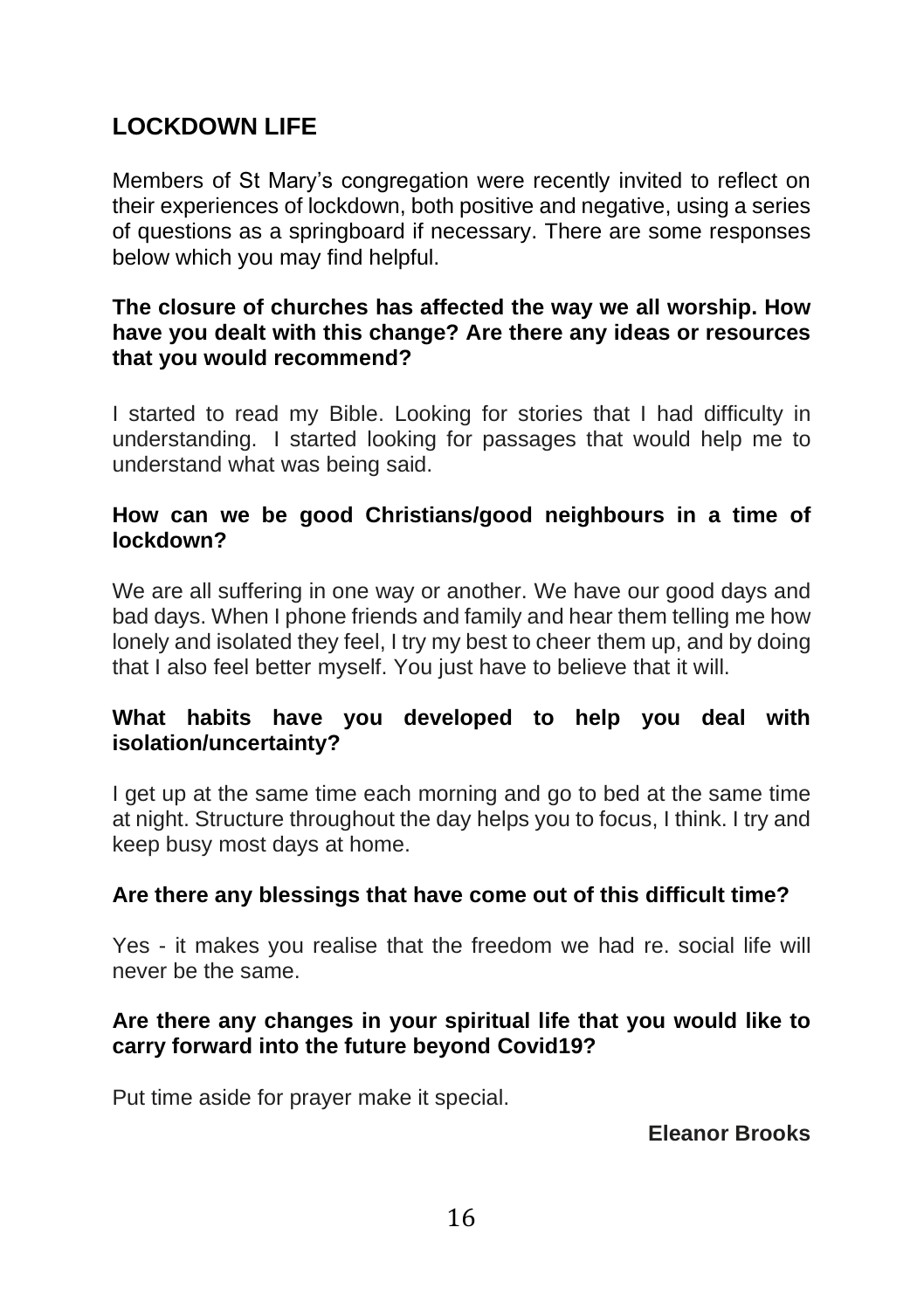I feel one of the biggest changes has been being unable to actually go into church and worship with other members of the congregation. It's one thing choosing not to attend and knowing it is always there, but quite another to have that choice taken away - makes us think about the importance of our faith and our church in a different light.

I think it's been wonderful how the Ministry Team have addressed this issue and put so much effort into 'electronic worship' so to speak, thereby keeping as many people as possible informed, involved and able to join together with other members of the congregation not only for worship, but also for meetings and admin tasks to keep everything running smoothly.

Another big change is not being able to see our family. I have found that really hard, and have been so glad for things like Skype, FaceTime and Zoom to be able to keep in touch. It has certainly made us improve our technology skills pretty quickly!

I'm sure a great many people across the country have had to think about what is really important to them and their lives, not to sweat the small stuff, reconsider their priorities and think of others.

Hopefully some good will come out of this, I saw something this morning which indicated more people are looking to the church for guidance and support; maybe some people will think more about their spiritual lives and not just their everyday life from now on.

### **Rosemary Smith**

How much more peaceful the world seems now. We have been blessed with a great deal of sunny weather which has enabled those of us fortunate enough to have gardens to spend a lot of time outside. We have been working hard in ours and it has had more attention than usual. We now have coal-tits nesting in two of our bird boxes and, as we walk down the garden, we hear the baby birds twittering. I love to watch the parents flying in and out to feed their babies and I love to see the plants and flowers as they develop – here is God for me.

Each weekday morning, we have a walk of about two miles, often incorporating one of our green parks, and then the afternoons are spent either gardening or pursuing a hobby or playing table-tennis on our dining room table. We have discovered that a number of people have these little sets and it really does provide surprisingly good exercise, not just playing but moving the furniture about to make room, or retrieving the ball from underneath various pieces of furniture!